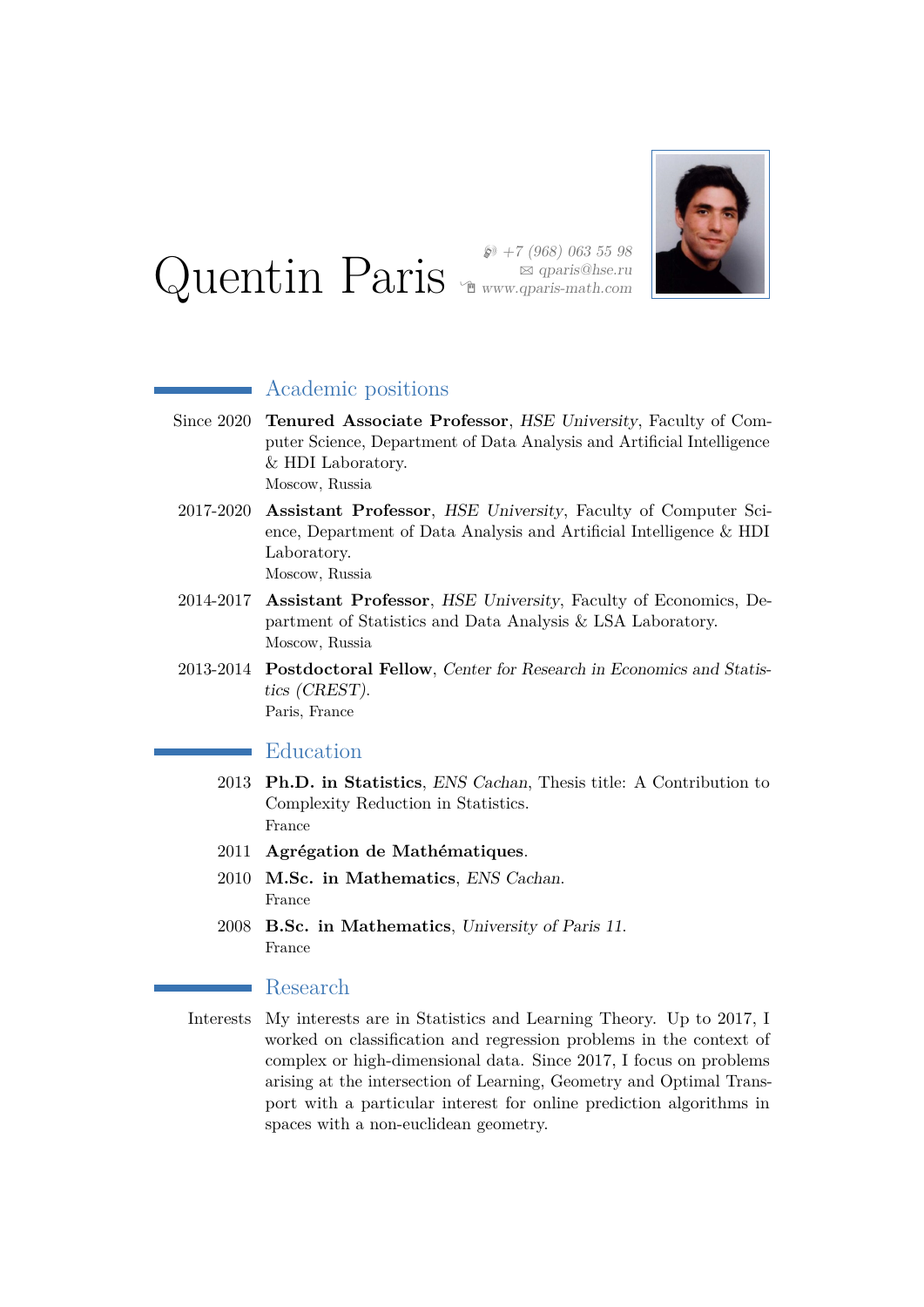Submitted **Online learning with exponential weights in metric spaces**, papers Q. Paris.

<https://arxiv.org/abs/2103.14389>

**Jensen's inequality in geodesic spaces with lower bounded curvature**, Q. Paris.

<https://arxiv.org/abs/2011.08597>

**Empirical Variance Minimization with Applications in Variance Reduction and Optimal Control** , D. Belomestny, L. Iosipoi, Q. Paris and N. Zhivotovskiy. <https://arxiv.org/abs/1712.04667>

**The exponentially weighted average forecaster in geodesic spaces of non-positive curvature**, Q. Paris. <https://arxiv.org/abs/2002.00852>

**Fast convergence of empirical barycenters in Alexandrov spaces and the Wasserstein space**, T. Le Gouic, Q. Paris, P. Rigollet and A. Stromme. <https://arxiv.org/abs/1908.00828>

Published **Convergence rates for empirical barycenters in metric** papers **spaces: curvature, convexity and extendible geodesics**, A. Ahidar-Coutrix, T. Le Gouic and Q. Paris. Probability Theory and Related Fields, 2019

> **On the occupancy problem for a regime switching model**, M. Grabchak, M. Kelbert and Q. Paris. Journal of Applied Probability, 57(1):53-77, 2020

> **A stability property of** *k***-means clustering**, T. Le Gouic and Q. Paris.

Electronic Journal of Statistics, 12(2):4239-4263, 2018.

**On the prediction loss of the lasso in the partially labeled setting**, P. Bellec, A. Dalalyan, E. Grappin and Q. Paris. Electronic Journal of Statistics, 12(2):3443–3472, 2018.

**On the exponentially weighted aggregate with the Laplace prior**, A. Dalalyan, E. Grappin and Q. Paris. The Annals of Statistics, 46(5):2452-2478, 2018.

**Finite sample properties of the mean occupancy counts and probabilities**, G. Decrouez, M. Grabchak and Q. Paris. Bernoulli, 24(3):1910-1941, 2018.

**Cox process functional learning**, G. Biau, B. Cadre and Q. Paris. Statistical Inference for Stochastic Processes, 18:1-21, 2015.

**Minimax adaptive dimension reduction for regression**, Q. Paris.

Journal of Multivariate Analysis, 128:186-202, 2014.

**On Hölder fields clustering**, B. Cadre and Q. Paris. Test, 21:301-316, 2012.